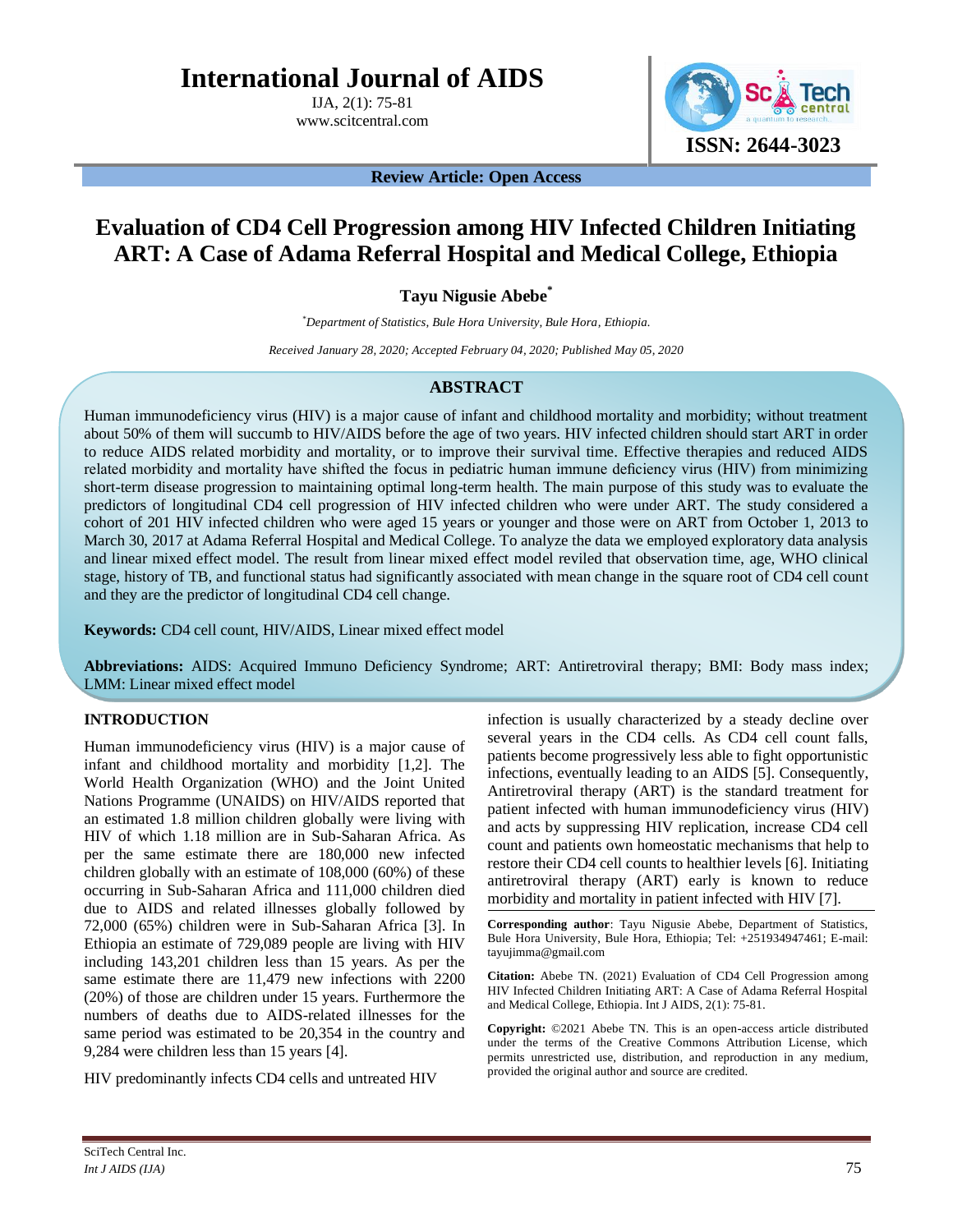Without treatment about 50% of them will succumb to HIV/AIDS before the age of two years [2].

The absolute CD4 count have been considered as the most reliable marker of disease progression in HIV infected patients and have been the basis for indicating ART as well as prophylaxis against opportunistic infections (OIs) [8,9]. Opportunistic infections in HIV infected children are generally seen in the setting of severe depression of the CD4 count  $[10]$ .

Antiretroviral therapy (ART) is the standard treatment for patient infected with human immunodeficiency virus (HIV), has significantly reduced mortality and morbidity in those whom treatment is available [3]. Antiretroviral therapy (ART) results in reduced HIV replication, increased CD4 cell counts in most treated patients and progressive but incomplete recovery of CD4 cell functions [11].

Children experience more rapid HIV disease progression, making them highly susceptible to opportunistic infections and death [12]. Antiretroviral therapy (ART) can restore immune function and has enormously reduced morbidity and mortality among HIV infected children. Therefore, the aim of this study was to evaluate the predictor of longitudinal CD4 cell progression of HIV infected children initiating ART at Adama Referral Hospital and Medical College.

#### **DATA AND METHODOLOGY Data and variables**

The data used for this study was secondary data which was obtained from a cohort study based on ART electronic database and from the review of patients charts at Adama Referral Hospital and Medical College who had enrolled on ART from October 1, 2013 to March 30, 2017. Data collection was restricted to HIV infected children aged 15 years or younger. Each child has a chart/record with distinctive identification number which is known as ART unique identification number and the sample was taken from population based on their unique ART identification numbers. The total number of children on ART was 591. But, only 201 children had full records or complete history during study period and considered as a sample.

The response variable in this study was longitudinal CD4 cell count of HIV-infected children after initiating ART. The CD4 cell was approximately measured every six months and children had been followed up from the time a child started ART until death or the child was lost to follow up and was still on follow up.

The predictor variables considered in this study were those that were likely to affect CD4 cell count. The predictors considered in this study were: gender, baseline age, baseline body mass index (BMI), baseline hemoglobin, functional status, WHO clinical stage, regimens type, observation time and history of Tuberculosis (TB) and place of residence **(Table 1)**.

| No.            | <b>Variables</b>         | Description and codes (if any)                                                            |  |  |  |
|----------------|--------------------------|-------------------------------------------------------------------------------------------|--|--|--|
| $\mathbf{1}$   | Gender                   | Female $(0)$ , Male $(1)$                                                                 |  |  |  |
| $\overline{2}$ | Base line age            | Indicating children age at base line                                                      |  |  |  |
| 3              | <b>BMI</b>               | Body mass index at base line                                                              |  |  |  |
| $\overline{4}$ | Hemoglobin               | Hemoglobin at base line                                                                   |  |  |  |
| 5              | <b>Functional status</b> | Ambulatory (0), Bedridden (1), Working (2)                                                |  |  |  |
| 6              | WHO clinical stage       | Stage I $(1)$ , Stage II $(2)$ , Stage III $(3)$ , Stage IV $(4)$                         |  |  |  |
|                | Regimens type            | $AZT+3TC+NVP$ (0), $AZT+3TC+EFV$ (1), $d4T+3TC+EFV$ (2),<br>$d4T+3TC+NVP$ (3), Others (4) |  |  |  |
| 8              | Observation time         | Time points at which CD4 cells count was recorded                                         |  |  |  |
| 9              | History of TB            | Positive $(0)$ , Negative $(1)$                                                           |  |  |  |
| 10             | Place of residence       | Rural $(0)$ , Urban $(1)$                                                                 |  |  |  |

**Table 1.** Description of the variables used in the analysis of linear mixed model.

### **Methodology**

**Exploratory data analysis:** Exploratory data analysis was conducted in order to investigate various structures and patterns exhibited in the data set. This consists of obtaining

the summary statistics such as frequencies and percentages in a particular group. In addition, the individual and mean profile plots were considered in order to gain some insights of the data [13].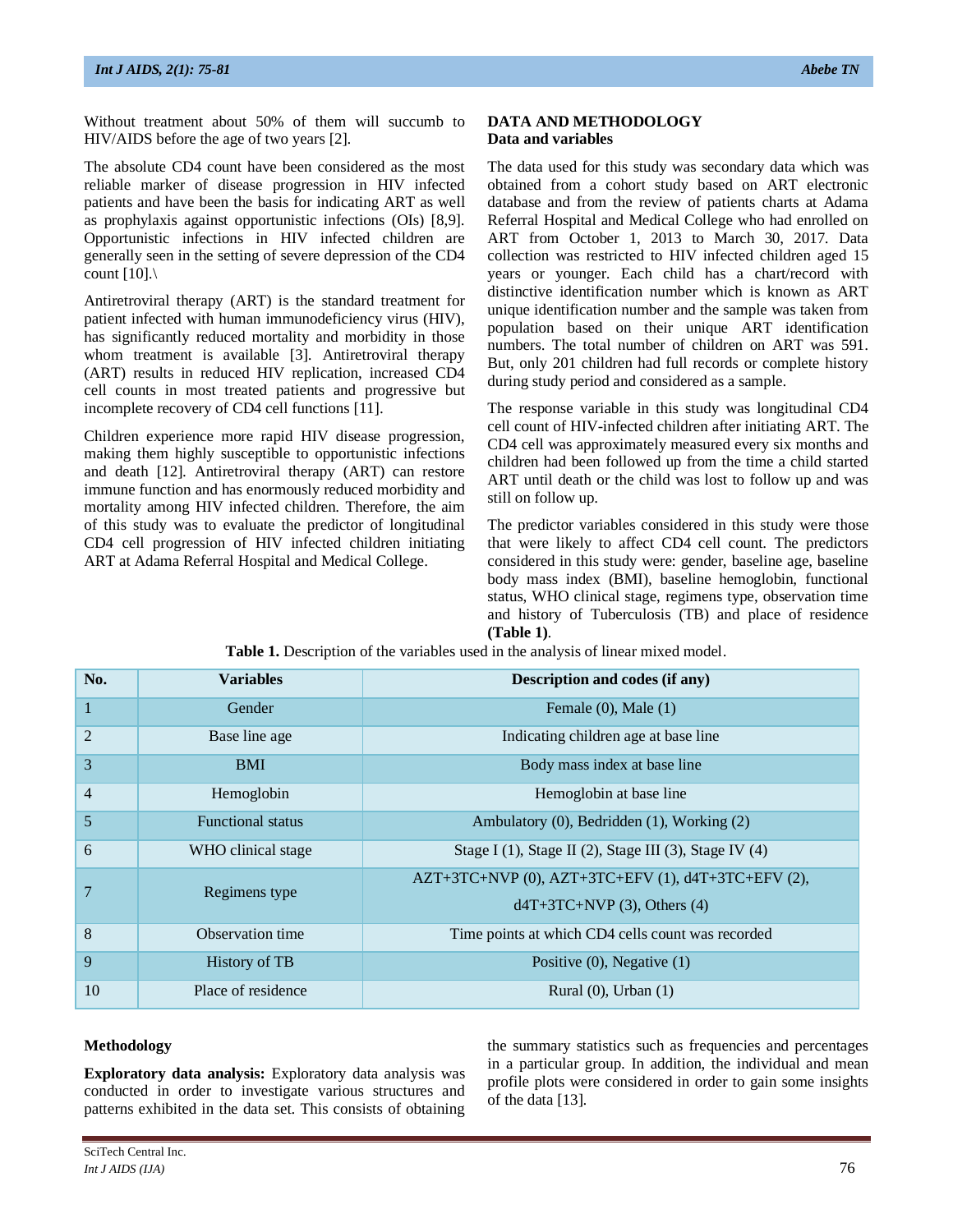The individual profile plots were used to gain insight of the variability in the data and to determine which random effects to be considered in the linear mixed effect model. The mean structure was used to gain intuition on the time function that can be used to model the data.

**Linear mixed effects model**: Linear mixed effects models are commonly used for analyzing longitudinal Gaussian data. For longitudinal data, two sources of variations are considered. Those are within subject which arises during the measurements within each subject, and between subject variations which arises during the measurement between different subjects. Modeling within subject variations help to study change overtime while modeling between subject variation help us to understand differences between subjects [14].

In a linear mixed effects model, we assume that the dependent variable is a linear function of independent variables with regression coefficients that vary randomly from one person to another. The term 'mixed' is used because linear mixed effect models include both fixed and random effects [15].

The fixed effect part of the model represents the mean response, while the random effects part represents the individual level responses. Linear mixed models (LMM) provide a general modeling framework for subject-specific random effects, assumed to follow a normal distribution and are included to account for the correlation. The normality of data was checked using histogram and normal Q-Q plot with corresponding Shapiro-wilk and kolmogrov sminorov normality test [13-16].

To formalize, let  $\beta$  denote a  $p \times 1$  vector of unknown population coefficients for the fixed effects and  $X_i$  be a known  $n_i \times p$  design matrix values of the fixed predictor,  $u_i$ denote a  $k \times 1$  vector of unobservable individual random effects and  $Z_i$  be a known  $n_i \times k$  design matrix values of the random factors and  $\varepsilon_i$  is  $n_i \times 1$  vector of unknown random errors. Therefore, the general LMM for the longitudinal endpoint has the form [14].

$$
Y_i = X_i \beta + Z_i u_i + \varepsilon_i
$$
 (1)  
\n
$$
\begin{cases}\n u_i \sim N(0, D) \\
\varepsilon_i \sim N(0, \Sigma) \\
u_1, u_2, ..., u_n \text{ and } \varepsilon_1, \varepsilon_2, ..., \varepsilon_n \text{ are independent} \\
\text{where:} \quad Y_i \text{ is the } \quad n_i \times 1 \\
\text{response vector of the } i^t th \text{ subject.}\n\end{cases}
$$

For model comparison techniques Akaike's information criterion (AIC), Bayesian information criterion (BIC) and Likelihood-ratio test were used. Maximum likelihood (ML) and restricted maximum likelihood (REML) were used to estimate the parameters.

#### **STATISTICAL DATA ANALYSIS**

#### **Descriptive result**

The number of  $CD4$  cells count per  $mm<sup>3</sup>$  of blood was measured approximately every six months for seven repeatedly time points (baseline (first diagnosis), first visit (after 6 months), second visit (after 12 months), third visit (after 18 months), fourth visit (after 24 months), fifth visit (after 30 months) and sixth visit (after 36 months)) and the number of CD4 cell count of patients between follow up periods was varied over time which indicates that they leave the study due to several reasons including death, early withdrawals, lost to follow up and others. The total number of children included in this study was 201. Among the total number of children 97 (48.3%) were females and 104 (51.7%) were males. At a baseline, the smallest CD4 cell count were 34 and the largest were 1402 with (mean=468.50, standard deviation (SD)=319.11) and after 36 months the smallest CD4 cell count were 161 and largest were 2096 with (mean=893.52, standard deviation  $(SD)=302.82$ ).

The mean of CD4 cell count of children was increasing with an increasing rate until  $24<sup>th</sup>$  month/ $4<sup>th</sup>$  visit time and start decreasing afterwards. The same is true for their standard deviations; increasing until 12<sup>th</sup> month/2<sup>nd</sup> visit time and start decreasing (the result is not presented here).

#### **Exploring individual profiles and mean structure**

To check normality assumption of linear mixed effects model, histograms and Q-Q plots of the CD4 cell count with corresponding Shapiro-Wilk and Kolmogorov Smirnov tests of normality were checked. The histograms and Q-Q plots of the CD4 cell count were identified to exhibit right skewed, and suggesting some transformation to meet the assumptions. To handle this problem logarithms and square root transformations were considered. Thus, the square root transformed CD4 cell count attained normality (i.e., result from Shapiro-Wilk and Kolmogorov Smirnov test is not significant, p-value=0.395 and 0.829 respectively) (the result not presented here).

To understand the association between the square root of CD4 cell count and observation time, the individual profile plots were employed. To explore the mean change of the square root of CD4 cell count over time, loess smoothing techniques over individual profile plots were used since we have unbalanced longitudinal data.

The individual profile plot **(Figure 1)** provide information on variability between the square root of CD4 cell counts and shows there is change in the square root of CD4 cell count over time. Some children CD4 cell count increase with an increasing rate, decrease over time and the other have erratic CD4 cell count. It appears that, there is a fluctuation in CD4 cell count over time after they were initiated ART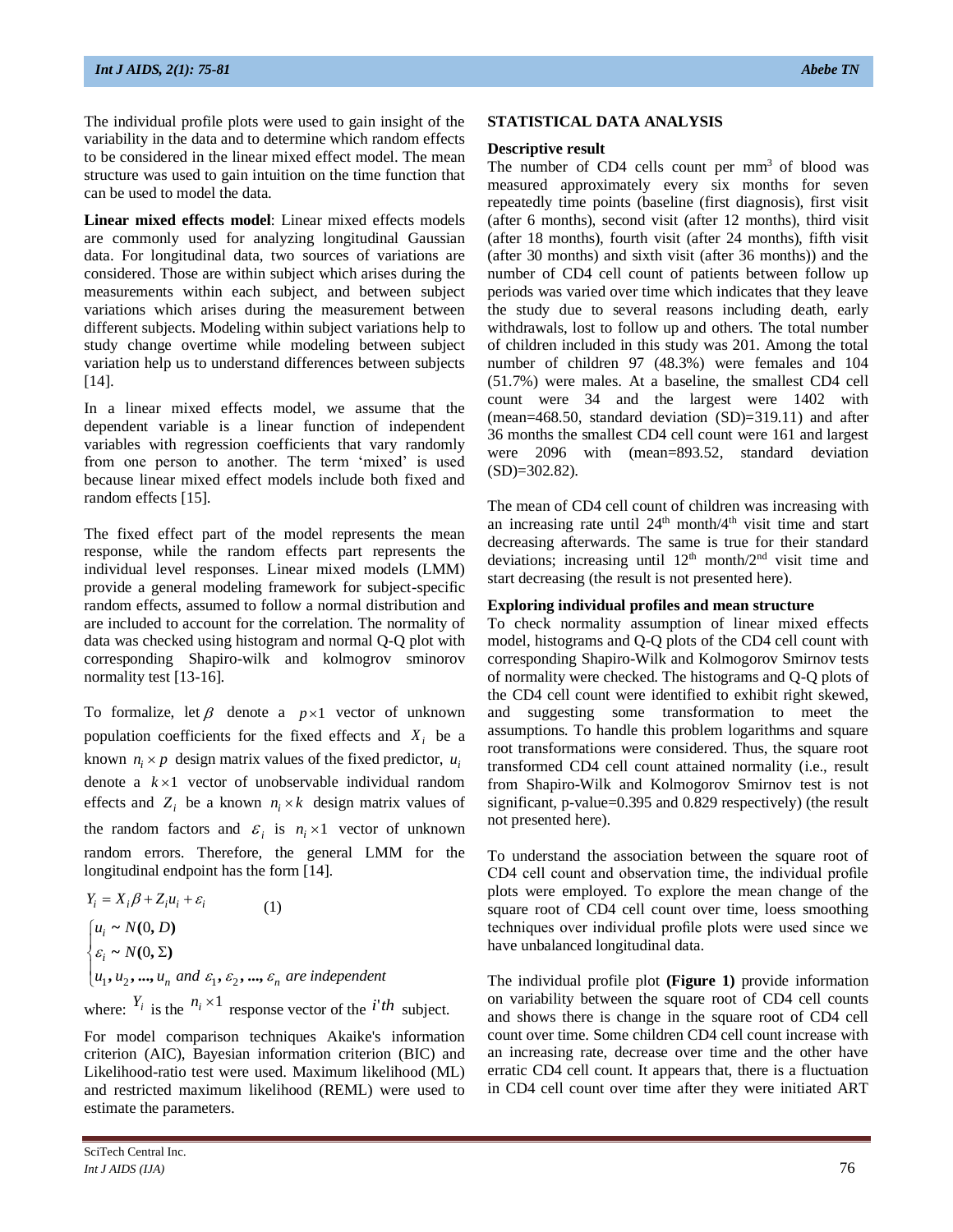

and the variability of CD4 cell count seemed larger at the beginning and lower at the end.

**Figure 1.** Individual profile plot of longitudinal CD4 cell count.

The loess smooth curve **(Figure 2)** was suggested that the average profile of the square root of CD4 cell count has a linear relationship over time. It indicates that the square root of CD4 cell counts show a slight increasing pattern, but the rate of increase is low after time point four or 3<sup>rd</sup> visit time.

And it also indicates that the linear time effect is considered in the model. Therefore a random intercept for each children and a random slope for time in our linear mixed effect model is considered.



**Figure 2.** Mean profile plot of longitudinal CD4 cell count.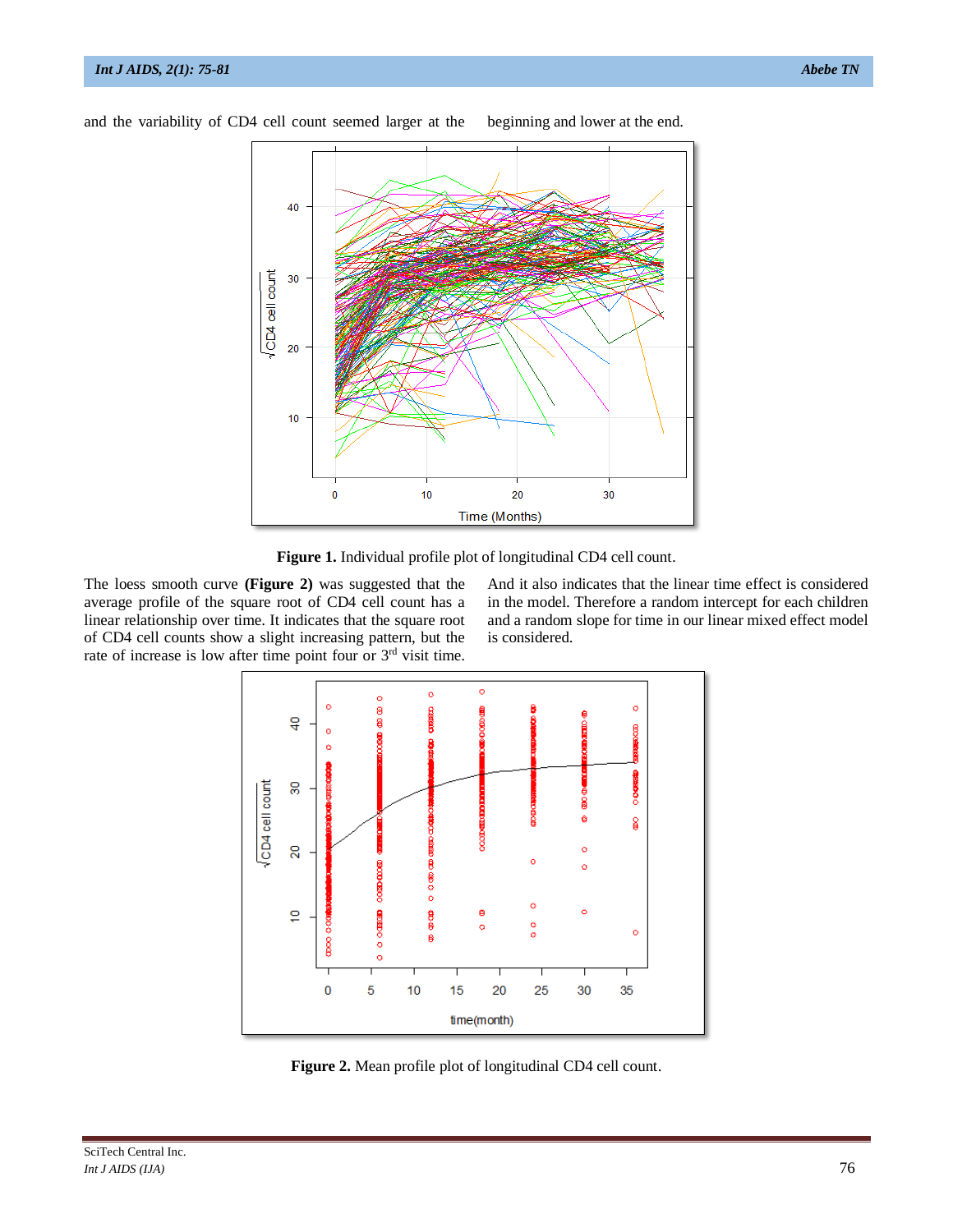### **Linear mixed effect model result**

In statistical modeling, when the number of variables is relatively large, it can be computationally expensive to fit all possible models. Thus, one alternative is fitting a multivariate model containing the variables which are significant at a modest level of significance in a univariate analysis.

In linear mixed effect model covariance structures should be carefully selected in order to obtain valid inferences for the parameters of fixed effects in the model. Ignoring important correlations increase probability of type I error, and underestimates standard errors of an estimate [17]. From the possible covariance structures, the one with the smallest AIC and BIC with convergence of the model in REML and ML were considered. Unstructured (UN) covariance had the smallest AIC and BIC value, suggesting that the unstructured (UN) covariance structure best fits our data compared to the other covariance structure.

Using the unstructured (UN) covariance structure, the full model was fitted with all of the main effects, the time by main effect interactions, which were selected during the univariate analysis. It is important to determine the random effect to be included in linear mixed effect model after fixing the covariance structure with unstructured (UN) covariance. The computed result of AIC and BIC are reported that the random intercept and random slope model have lower AIC and BIC values than random intercept and random intercept and quadratic slope model. Therefore, random intercept and random slope model were used in linear mixed effect model that appropriately predicts the mean change of the square root of CD4 cell count over time.

The model reduction procedure could be based on Likelihood Ratio Tests (LRT) and AIC with corresponding p-values of predictor variables.

In longitudinal data analysis, random effect could be included in the model in order to account variability between individual or to identify the individual level variability at baseline and throughout time progression. Therefore, to fit the random effects model we have to use all the variables that are selected in the univariate analysis. The selected variables in the univariate analysis were: Observation time, age, WHO clinical stage, functional status and the interaction terms of age, WHO clinical stage with observation time.

To interpret the linear mixed effect model parameter estimates, since our response variable is the square root of CD4 cell count, we have to square for the unit change in the predictor variables. When a unit change in time (in months) since children initiated ART, we have that the square of the coefficient for time unit increase in CD4 cell count.

**Table 2** showed the result of linear mixed effect model and found that the variables age, observation time, WHO clinical stage, history of TB, functional status and time by age and WHO clinical stage interaction were significantly associated with mean change in the square root of CD4 cell count at 5% level of significance. Being TB positive was associated with lower in the square root of CD4 cell count. The change in the square root of CD4 cell count were 2.88 times lower for TB positive children compared to TB negative and change in the square root of CD4 cell count is increasing with an increment of age at diagnosis controlling for other variable.

| <b>Table 2.</b> Parameter estimate of linear mixed effect model with random intercept and slope model. |  |
|--------------------------------------------------------------------------------------------------------|--|
|--------------------------------------------------------------------------------------------------------|--|

| <b>Variables</b>                     | <b>Estimate</b> | <b>Std</b> | t-value | p-value    | 95%CI             |
|--------------------------------------|-----------------|------------|---------|------------|-------------------|
| Intercept                            | 30.12           | 1.05       | 28.85   | $0.001***$ | [28.05, 32.19]    |
| Observation time                     | 0.17            | 0.04       | 4.25    | $0.001***$ | [0.08, 0.25]      |
| Age                                  | 0.78            | 0.11       | 7.09    | $0.001***$ | $[-1.01, -0.54]$  |
| WHO stage; Stage IR                  |                 |            | $-5.15$ | $0.010*$   |                   |
| Stage II                             | $-1.17$         | 0.89       | $-1.31$ | 0.190      | $[-2.93, 0.58]$   |
| Stage III                            | $-6.43$         | 1.19       | $-5.40$ | $0.001**$  | $[-8.78, -4.08]$  |
| Stage IV                             | $-9.28$         | 1.54       | $-6.03$ | $0.001**$  | $[-12.34, -6.23]$ |
| TB; Negative <sup>R</sup>            |                 |            | 1.38    | $0.034*$   |                   |
| Positive                             | $-2.88$         | 0.66       | $-4.36$ | $0.001***$ | $[-4.20, -1.57]$  |
| Functional status;<br>Ambulatory $R$ |                 |            | 1.78    | $0.045*$   |                   |
| Bedridden                            | $-0.67$         | 0.92       | $-0.72$ | 0.163      | $[-2.50, 1.14]$   |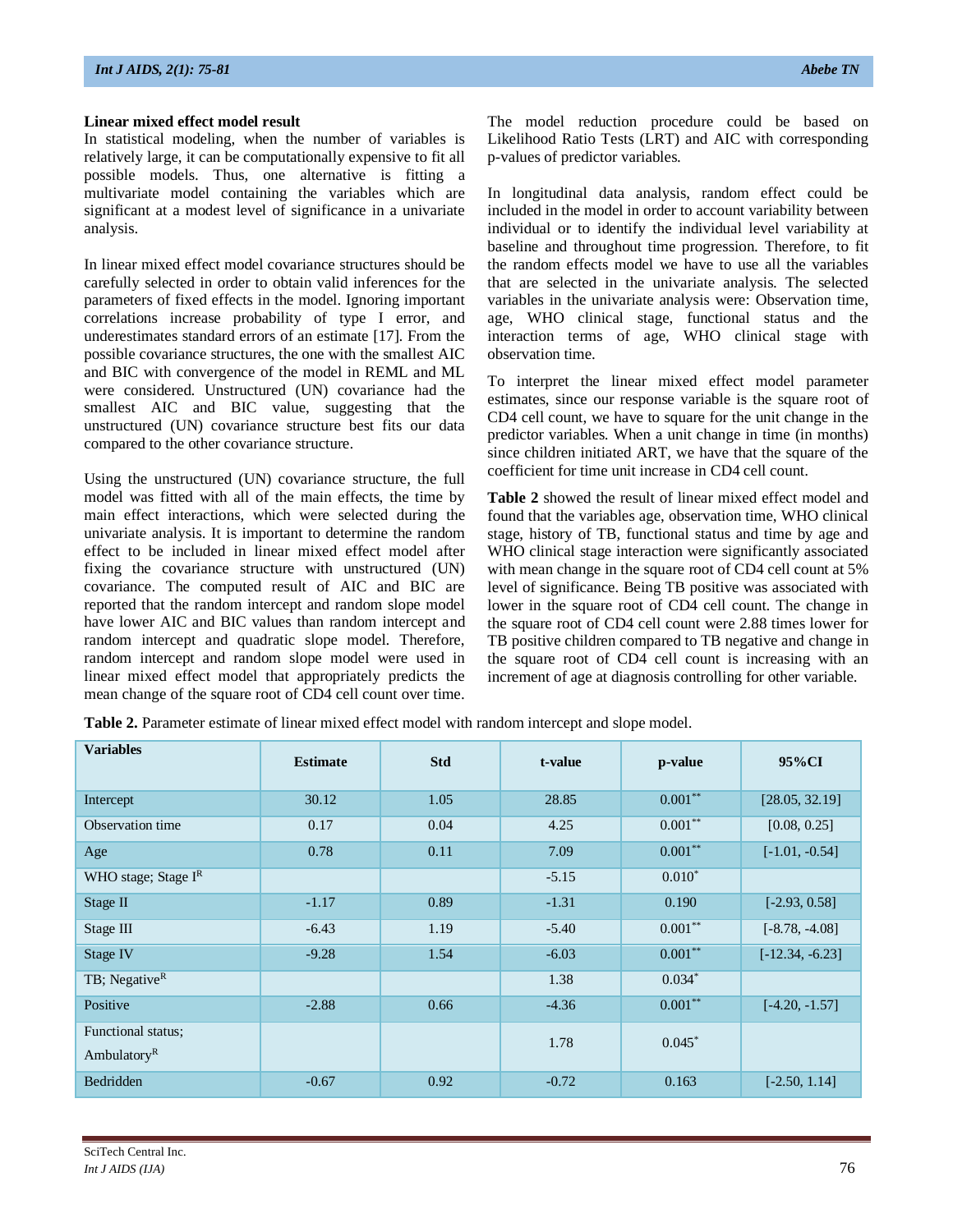| Working                                       | 1.13    | 0.70 | 1.61    | $0.010*$ | $[-0.26, 2.52]$ |
|-----------------------------------------------|---------|------|---------|----------|-----------------|
| Time*WHO; Time*Stage IR                       |         |      | 4.50    | $0.028*$ |                 |
| Time*Stage II                                 | 0.05    | 0.04 | 1.25    | 0.184    | $[-0.02, 0.14]$ |
| Time*Stage III                                | 0.16    | 0.06 | 2.66    | $0.014*$ | [0.03, 0.29]    |
| Time*Stage IV                                 | $-0.23$ | 0.15 | $-1.53$ | 0.113    | $[-0.53, 0.05]$ |
| Time*Age                                      | 0.02    | 0.01 | 2.00    | $0.012*$ | [0.003, 0.02]   |
| $\sigma_{\beta_o}$                            | 6.83    |      |         |          | [5.02, 8.64]    |
| $\sigma_{\beta_{\rm l}}$                      | 0.48    |      |         |          | [0.29, 0.67]    |
| Between subject error, $\sigma_{\varepsilon}$ | 5.88    |      |         |          | [4.17, 7.59]    |

\**Significant at 5% level of significance*

*\*\*Significant at 1% level of significance*

Children in working functional statuses have higher the square root of CD4 cell count and bedridden have lower compared to ambulatory. The change in the square root of CD4 cell count were 1.13 times higher for children in working functional status compared to ambulatory and bedridden were 0.67 times lower compared to ambulatory controlling for the other variable. Regarding WHO clinical stage, the children in late WHO clinical stage have lower square root of CD4 cell count. The change in the square root of CD4 cell count for children those are in stage II were 1.17 times lower compared to stage I and stage III and IV were 6.43 and 9.28 times lower in the square root of CD4 cell count compared to stage I respectively controlling for other variables.

The variance estimate for the intercept tells us how much the intercepts vary between subjects and the variance estimate for time represents how much the slope for time varies between subjects. The covariance estimate between the intercept and time shows how the change in the intercept affects the slope of time. It indicates whether the CD4 cell count progression over time is affected by the individual subject's CD4 cell count. The variance of the random intercepts  $\beta_0$  was estimated as 6.83, which is large as compared to the within-subject error variability estimated as 5.88. This implied that the between-subject variability at baseline is higher.

# **DISCUSSION**

This study considered 201 HIV infected children initiating ART who were followed from October 1, 2013 to March 30, 2017 at Adama Referral Hospital and Medical College. The aim of the study was to evaluate the predictors of longitudinal CD4 cell count of HIV infected children initiating ART. The result revealed that the variables: Observation time, age, WHO clinical stage, functional status, history of TB and observation time by WHO clinical stage were the predictors associated with CD4 cell count.

The baseline age was shown to be significantly determining the children CD4 cell following initiation of ART. The mean square root of CD4 cell count was significantly higher for age and the square root of CD4 cell counts increased with the increment of age at diagnosis, a higher baseline age results in a better recovery of children on ART and the result was in agreement with the study in sub-saharan Africa [18], younger children have good potential for achieving high CD4 cell counts. Observation time was among the significant factors of the CD4 cell count for children on ART. It means that when the observation time was increased children on ART showed improvement on their CD4 cell counts; indicates that a better health condition similar to the study in Felege Hiwot Referral Hospital, northwest Ethiopia and Hossana District Queen Elleni Mohamad Memorial Hospital, South Ethiopia [19,20]. The mean change in the square root of CD4 cell count were lower for TB positive children compared to TB negative and it means that TB positive children have higher disease progression than TB negative and this result was agreed with study at Jimma University Specialized Hospital [21]. Comparing the mean change in the square root of CD4 cell count by WHO clinical stage, the square root of CD4 cell count was lower for children those are in stage IV and followed by stage III compared to stage I in concordance to the study in the Upper West Region of Ghana [22].

# **CONCLUSION**

The covariate observation time, age, WHO clinical stage, history of TB and functional status were predictors of the mean change in the square root of CD4 cell count at 5% level of significance. Based on the finding the Late WHO clinical stages, TB positive, being ambulatory and bedridden are indicators of the disease progression/markers. Therefore, children should need to get diagnosis and initiate ART early as per the recent WHO recommendation; HIV infected children could better initiate ART treatment early in respective of disease markers. Future extension of this work could be possible to account CD4 cell percentage.